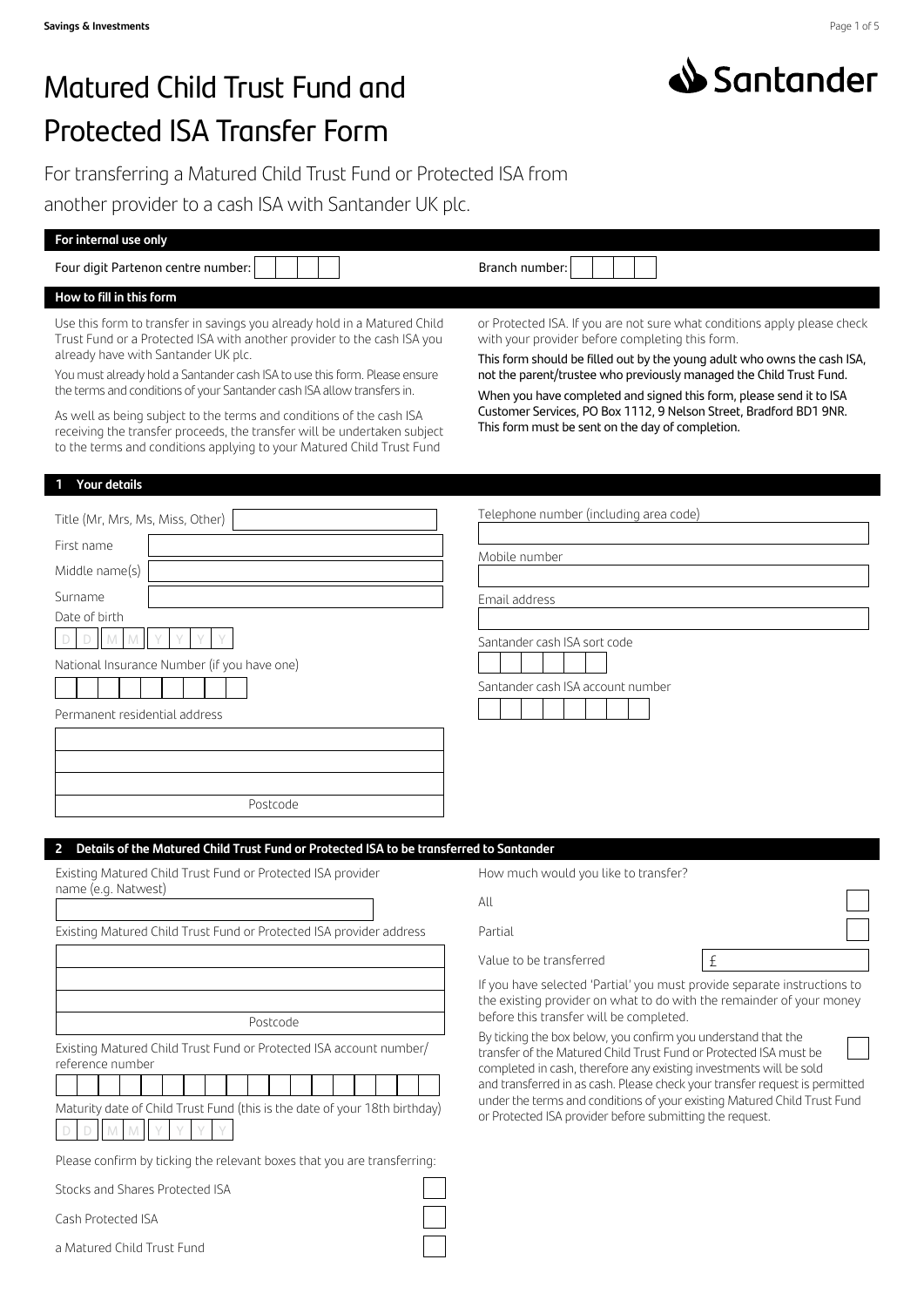# Partial Transfers only

Please check your selection is permitted by your existing Matured Child Trust Fund or Protected ISA provider prior to submitting the form. You may have to make contact with your existing Matured Child Trust Fund or Protected ISA provider to help you specify what to sell in order to meet a target transfer value given below. Please note that you may be contacted by your existing Matured Child Trust Fund or Protected ISA provider to agree what to sell.

# Stocks, shares, units, etc that you wish to sell

Please use the box below to give instructions to your existing Matured Child Trust Fund or Protected ISA provider with regard to what specific value or tax year(s) should be transferred and/or what investments should be realised to meet the transfer.

If needed, please list all investments that you hold with your existing Matured Child Trust Fund or Protected ISA provider that you wish to sell and transfer the proceeds to your cash ISA with Santander UK plc.

Alternatively, you may provide this information by supplying a separate list, e.g. by annotating a valuation statement from your provider.

# Uninvested cash to be transferred

|                                                         | Please say how much of your uninvested cash balance in your Matured |
|---------------------------------------------------------|---------------------------------------------------------------------|
| Child Trust Fund or Protected ISA you want to transfer. |                                                                     |

# Or

If you want to transfer all of your uninvested cash balance, tick here

| Description of<br>Minimum value to be<br>If you wish for an immediate transfer<br>Investment indicator e.g.<br>Amount of stocks, shares,<br>investment (Fund name)<br>specify 'Immediate'. If you wish to wait<br>ISIN, Sedol, Cuip etc.<br>units, etc. or specify 'All' to<br>realised for specified<br>until redemption specify 'Redemption'<br>holding (if relevant)<br>sell the entire holding<br>(if known) |  |  |  |
|------------------------------------------------------------------------------------------------------------------------------------------------------------------------------------------------------------------------------------------------------------------------------------------------------------------------------------------------------------------------------------------------------------------|--|--|--|
|                                                                                                                                                                                                                                                                                                                                                                                                                  |  |  |  |
|                                                                                                                                                                                                                                                                                                                                                                                                                  |  |  |  |
|                                                                                                                                                                                                                                                                                                                                                                                                                  |  |  |  |
|                                                                                                                                                                                                                                                                                                                                                                                                                  |  |  |  |
|                                                                                                                                                                                                                                                                                                                                                                                                                  |  |  |  |
|                                                                                                                                                                                                                                                                                                                                                                                                                  |  |  |  |
|                                                                                                                                                                                                                                                                                                                                                                                                                  |  |  |  |
|                                                                                                                                                                                                                                                                                                                                                                                                                  |  |  |  |
|                                                                                                                                                                                                                                                                                                                                                                                                                  |  |  |  |
|                                                                                                                                                                                                                                                                                                                                                                                                                  |  |  |  |
|                                                                                                                                                                                                                                                                                                                                                                                                                  |  |  |  |
|                                                                                                                                                                                                                                                                                                                                                                                                                  |  |  |  |
|                                                                                                                                                                                                                                                                                                                                                                                                                  |  |  |  |
|                                                                                                                                                                                                                                                                                                                                                                                                                  |  |  |  |
|                                                                                                                                                                                                                                                                                                                                                                                                                  |  |  |  |
|                                                                                                                                                                                                                                                                                                                                                                                                                  |  |  |  |
|                                                                                                                                                                                                                                                                                                                                                                                                                  |  |  |  |

# Residual Income

- We do not accept residual income payments.
- If you have any questions regarding these payments please contact your existing Matured Child Trust Fund or Protected ISA provider.

# **3 Declaration**

I have read the Data Protection Statement (Section 4).

I authorise my existing Matured Child Trust Fund or Protected ISA provider as specified above to transfer the Matured Child Trust Fund or Protected ISA to Santander UK plc.

I authorise my existing Matured Child Trust Fund or Protected ISA provider to provide Santander UK plc with any information, written or non-written, concerning the Matured Child Trust Fund or Protected ISA and to accept any instruction from them relating to the Matured Child Trust Fund or Protected ISA being transferred.

The Child Trust Fund must have matured for this transfer to take place. I therefore understand that if I have not yet attained age 18 at the time of completing this form, the transfer will not be undertaken until my existing Child Trust Fund matures on my 18th birthday.

Where I must give notice to close or transfer part of the Matured Child Trust Fund or Protected ISA or the Matured Child Trust Fund or Protected ISA contains an investment which is designed and intended to be held for the full term and has yet to reach redemption, I instruct my Matured Child Trust Fund or Protected ISA provider to either: (tick the appropriate box)

- wait for the full notice period to end, or wait until redemption (whichever is relevant) before going ahead with the transfer, or
- ¡ depending on the terms and conditions, carry out the transfer as soon as possible – I accept any consequential loss of income, capital and/or charges that may be applied.

I agree to the cash ISA Terms and Conditions.

I declare that this transfer authority form has been completed to the best of my knowledge and belief.

Your signature

Date D D M M Y Y Y Y

#### **For office use only:**

Santander is willing to accept this Matured Child Trust Fund or Protected ISA to cash ISA transfer in line with the customer's instructions above, as long as the following conditions are met:

We must receive all the transfer proceeds no later than:



For the purposes of the transfer of the Matured Child Trust Fund or Protected ISA under the ISA regulations, the date shown below will be the transfer date.

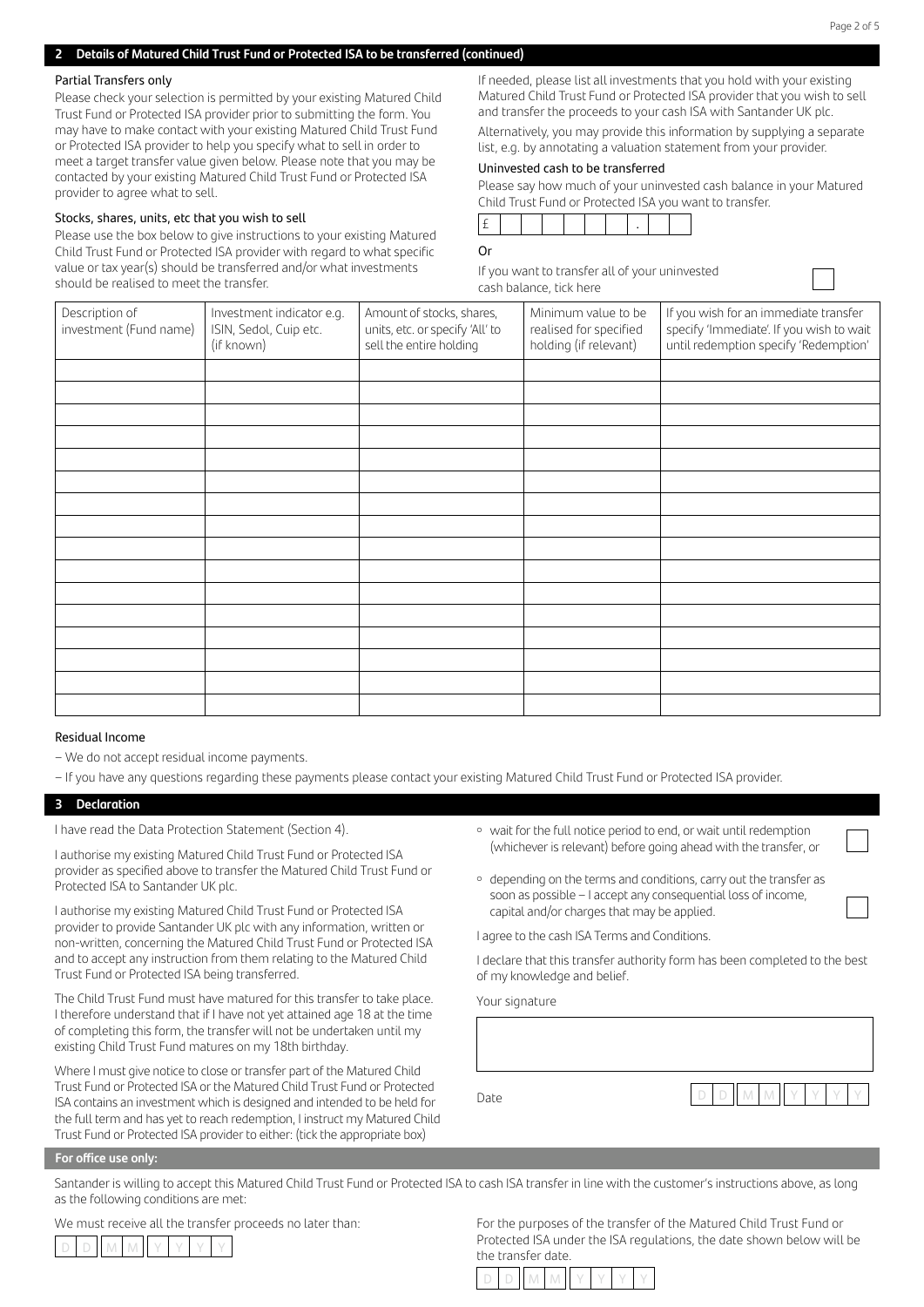# **4 Data Protection Statement**

# **Introduction**

My personal data is data which by itself or with other data available to you can be used to identify me. You are Santander UK plc, the data controller. This data protection statement sets out how you'll use my personal data. I can contact your Data Protection Officer (DPO) at 201 Grafton Gate East, Milton Keynes, MK9 1AN if I have any questions.

# **The types of personal data you collect and use**

Whether or not I become a customer, you'll use my personal data for the reasons set out below and if I become a customer you'll use it to manage the account, policy or service I've applied for. You'll collect most of this **directly** during the application journey. The sources of personal data collected **indirectly** are mentioned in this statement. The personal data you use may include:

- ¡ Full name and personal details including contact information (e.g. home address and address history, email address, home and mobile telephone numbers);
- Date of birth and/or age (e.g. to make sure that I'm eligible to apply);
- ¡ Financial details (e.g. salary and details of other income, and details of accounts held with other providers);
- Records of products and services I've obtained or applied for, how I use them and the relevant technology used to access or manage them (e.g. mobile phone location data, IP address, MAC address);
- ¡ Biometric data (e.g. fingerprints and voice recordings for TouchID and voice recognition);
- o Information from credit reference or fraud prevention agencies, electoral roll, court records of debt judgements and bankruptcies and other publicly available sources as well as information on any financial associates I may have;
- ¡ Family, lifestyle or social circumstances if relevant to the product or service (e.g. the number of dependants I have);
- ¡ Education and employment details/employment status for credit and fraud prevention purposes; and
- ¡ Personal data about other named applicants. I must have their authority to provide their personal data to you and share this data protection statement with them beforehand together with details of what I've agreed on their behalf.

#### **Providing my personal data**

You'll tell me if providing some personal data is optional, including if you ask for my consent to process it. In all other cases I must provide my personal data so you can process my application (unless I'm a customer and you already hold my details).

#### **Monitoring of communications**

Subject to applicable laws, you'll monitor and record my calls, emails, text messages, social media messages and other communications in relation to my dealings with you. You'll do this for regulatory compliance, self-regulatory practices, crime prevention and detection, to protect the security of your communications systems and procedures, to check for obscene or profane content, for quality control and staff training, and when you need to see a record of what's been said. You may also monitor activities on my account where necessary for these reasons and this is justified by your legitimate interests or your legal obligations.

#### **Using my personal data: the legal basis and purposes**

You'll process my personal data:

- 1. As necessary **to perform your contract with me** for the relevant account, policy or service:
	- a) To take steps at my request prior to entering into it;
	- b) To decide whether to enter into it;
	- c) To manage and perform that contract;
	- d) To update your records; and
	- e) To trace my whereabouts to contact me about my account and recovering debt.
- 2. As necessary **for your own legitimate interests** or those of other persons and organisations, e.g.:
	- a) For good governance, accounting, and managing and auditing your business operations;
- b) To search at credit reference agencies if I'm over 18 and apply for credit;
- c) To monitor emails, calls, other communications, and activities on my account;
- d) For market research, analysis and developing statistics; and
- e) To send me marketing communications and for marketing to me in-branch, including automated decision making relating to this.

# 3. As necessary **to comply with a legal obligation**, e.g.:

- a) When I exercise my rights under data protection law and make requests;
- b) For compliance with legal and regulatory requirements and related disclosures;
- c) For establishment and defence of legal rights;
- d) For activities relating to the prevention, detection and investigation of crime;
- e) To verify my identity, make credit, fraud prevention and anti-money laundering checks; and
- f) To monitor emails, calls, other communications, and activities on my account.

# 4. Based on **my consent**, e.g.:

- a) When I request you to disclose my personal data to other people or organisations such as a company handling a claim on my behalf, or otherwise agree to disclosures;
- b) When you process any special categories of personal data about me at my request (e.g. my racial or ethnic origin, political opinions, religious or philosophical beliefs, trade union membership, genetic data, biometric data, data concerning my health, sex life or sexual orientation); and
- c) To send me marketing communications where you've asked for my consent to do so

I'm free at any time to change my mind and withdraw my consent. The consequence might be that you can't do certain things for me.

#### **Sharing of my personal data**

Subject to applicable data protection law you may share my personal data with:

- The Santander group of companies\* and associated companies in which you have shareholdings;
- Sub-contractors and other persons who help you provide your products and services;
- ¡ Companies and other persons providing services to you;
- ¡ Your legal and other professional advisors, including your auditors;
- o Fraud prevention agencies, credit reference agencies, and debt collection agencies when you open my account and periodically during my account or service management;
- ¡ Other organisations who use shared databases for income verification and affordability checks and to manage/collect arrears;
- ¡ Government bodies and agencies in the UK and overseas (e.g. HMRC who may in turn share it with relevant overseas tax authorities and with regulators e.g. the Prudential Regulation Authority, the Financial Conduct Authority, the Information Commissioner's Office);
- <sup>o</sup> Courts, to comply with legal requirements, and for the administration of justice;
- In an emergency or to otherwise protect my vital interests:
- To protect the security or integrity of your business operations;
- To other parties connected with my account e.g. quarantors and other people named on the application including joint account holders who will see my transactions;
- ¡ When you restructure or sell your business or its assets or have a merger or re-organisation;
- <sup>o</sup> Market research organisations who help to improve your products or services;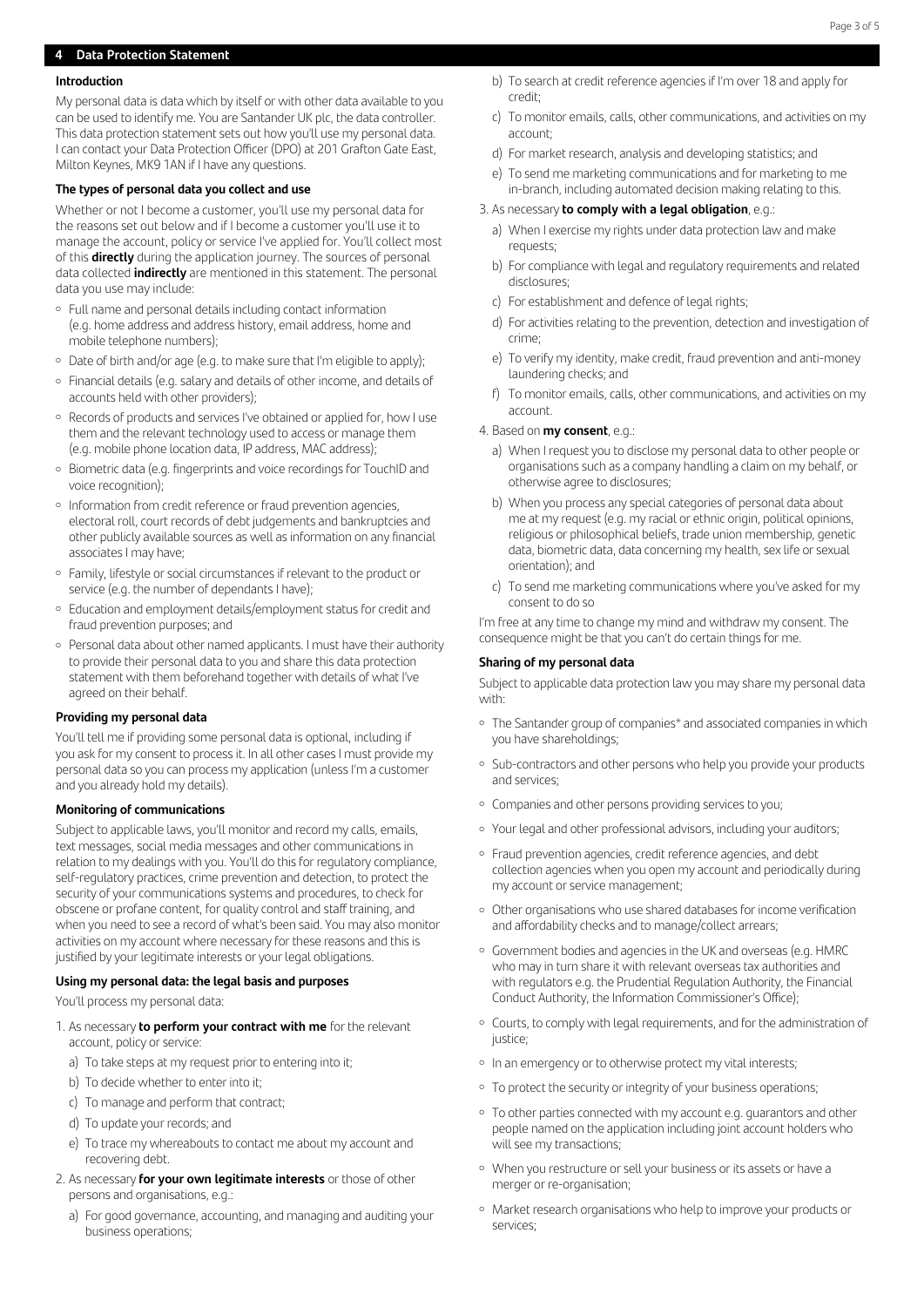# **4 Data Protection Statement (continued)**

- ¡ Payment systems (e.g. Visa or Mastercard) if you issue cards linked to my account, who may transfer my personal data to others as necessary to operate my account and for regulatory purposes, to process transactions, resolve disputes and for statistical purposes, including sending my personal data overseas; and
- Anvone else where you have my consent or as required by law.

#### **International transfers**

My personal data may be transferred outside the UK and the European Economic Area. While some countries have adequate protections for personal data under applicable laws, in other countries steps will be necessary to ensure appropriate safeguards apply to it. These include imposing contractual obligations of adequacy or requiring the recipient to subscribe or be certified with an 'international framework' of protection. Further details can be found in the 'Using My Personal Data' booklet.

## **Identity verification and fraud prevention checks**

The personal data you've collected from me at application or at any stage will be shared with fraud prevention agencies who will use it to prevent fraud and money-laundering and to verify my identity. If fraud is detected, I could be refused certain services, finance or employment in future. You may also search and use your internal records for these purposes. Further details on how my personal data will be used by you and these fraud prevention agencies, and my data protection rights, can be found in the 'Using My Personal Data' booklet.

### **My marketing preferences and related searches**

You'll use my home address, phone numbers, email address and social media (e.g. Facebook, Google and message facilities in other platforms) to contact me according to my preferences. I can change my preferences or unsubscribe at any time by contacting you. In the case of social media messages I can manage my social media preferences via that social media platform. If I'm over 18, you may search the files at credit reference agencies before sending marketing communications or doing marketing in-branch to me about credit. The credit reference agencies don't record this particular search or show it to other lenders and it won't affect my credit rating. You do this as part of your responsible lending obligations which is within your legitimate interests.

From time to time you'd like to contact me about products, services and offers that may interest me or to get my opinion on how you are doing. I understand you won't bombard me and I can choose to stop receiving information at any time by contacting you.

I have ticked any box(es) I **WOULD NOT** like you to use:

 $\square$  Email, text, social media and messaging services

- $\Box$  Phone
- $\Box$  Post

 $\Box$  Market research, including customer satisfaction surveys

# **All of the above**

#### **Using automated decision making to make decisions about me**

You may automatically process my personal information, without human intervention, to evaluate certain personal aspects about me (known as profiling).

In particular, you may analyse or predict (among other things) my economic situation, personal preferences, interests or behaviour. This could mean that automated decisions are made about me using my personal information. For example, you might analyse certain customer demographics, account holdings and account behaviours (such as Direct Debits I have set up on my accounts including those which identify accounts and products such as credit cards and store cards which I hold with other providers/elsewhere) and look at details of transactions relevant to your accounts. You may also analyse events such as the maturity dates of my accounts and opening anniversaries.

In some instances you'll use automated processing and decision making, where relevant, to decide which of your other products or services might be suitable for me, as well as to produce a personalised price for insurance products, to provide an indication of the price prior to an application being made (please note, publicly available

information about me and information about me from third party data sources such as credit reference agencies, will also be used to provide me with an indication of the price). The personalised price would be presented to me in marketing communications and during contacts with Santander that might be suitable. You'll look at the types of accounts that I already have with you, as well as my age, where this is relevant to the product you think I might be interested in. You'll also conduct behavioural scoring, including by looking at the accounts and products I already have with you and how they are being used, such as account turnover, arrears and other indications of financial difficulties. Where searches are carried out against publicly available data sources and credit reference agencies, these searches may appear on my credit report, but they will not affect my ability to get credit.

I may have a right to certain information about how you make these decisions. I may also have a right to request human intervention and to challenge the decision.

For some insurance products you may use automated decision making to assist the insurer in determining my final insurance premium. The insurer will use an automated underwriting engine to process my personal information and to better assess insurance risk which will generally provide a more accurate price that is relevant to my individual circumstances and needs. The automated underwriting engine will use information including personal information that I provide as well as other information about me held by you, the insurer and other parties. Where the insurer is carrying out any automated decision making it will do so on the basis that is necessary in order for the insurer to enter into the insurance contract with me. I have the right to contest that decision, express my point of view and ask for a human review. Where you carry out any automated decision making for my insurance product, you will ask for my consent during the application process to allow you to do so. I may withdraw my consent at any time. Further details can be found in the 'Using My Personal Data' booklet.

# **Criteria used to determine retention periods (whether or not I become a customer)**

The following criteria are used to determine data retention periods for my personal data:

- **Retention in case of queries.** You'll retain my personal data as long as necessary to deal with my queries (e.g. if my application is unsuccessful);
- **Retention in case of claims.** You'll retain my personal data for as long as I might legally bring claims against you; and
- ¡ **Retention in accordance with legal and regulatory requirements.** You'll retain my personal data after my account, policy or service has been closed or has otherwise come to an end based on your legal and regulatory requirements.

# **My rights under applicable data protection law**

My rights are as follows (noting that these rights don't apply in all circumstances):

- The **right to be informed** about your processing of my personal data;
- ¡ The right to have my personal data **corrected if it's inaccurate** and to have **incomplete personal data completed**;
- ¡ The right **to object** to processing of my personal data;
- ¡ The right **to restrict processing** of my personal data;
- ¡ The right **to have my personal data erased** (the "right to be forgotten");
- ¡ The right to **request access** to my personal data and information about how you process it;
- ¡ The right to **move, copy or transfer my personal data** ("data portability"); and
- ¡ Rights in relation to **automated decision making** including profiling.

I have the right to complain to the Information Commissioner's Office. It has enforcement powers and can investigate compliance with data protection law: **[ico.org.uk](http://ico.org.uk)**.

For more details on all the above I can contact your DPO or request the 'Using My Personal Data' booklet by asking for a copy in branch or online at **[santander.co.uk](http://santander.co.uk)**.